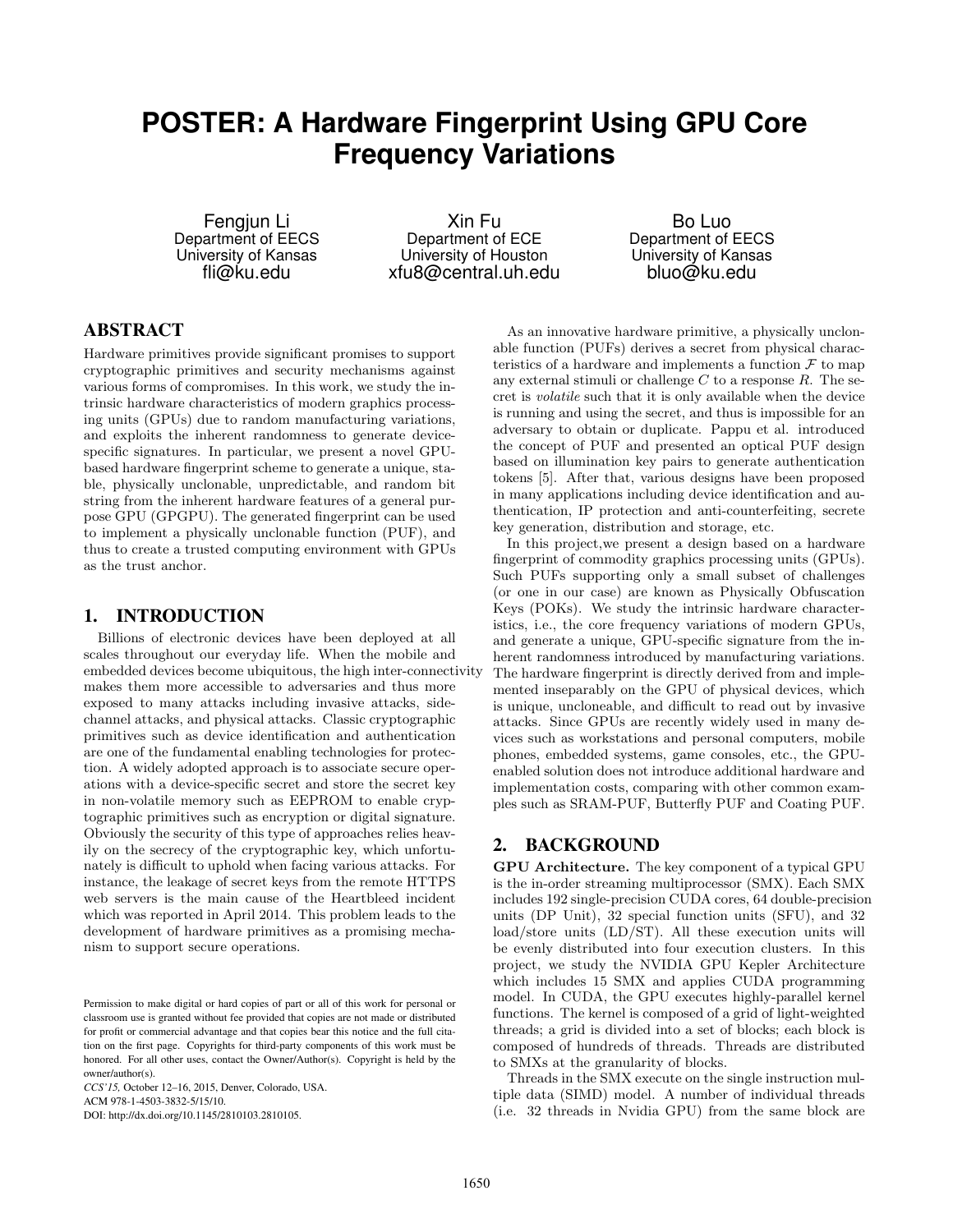grouped together, called warp. In the pipeline, threads within a warp execute the same instruction but with different data values. Each SMX interleaves multiple warps at cycle-by-cycle basis. At every cycle, an instruction warp that is ready for execution is selected and issued by a warp scheduler, and all threads belonging to that warp start the execution in an execution cluster simultaneously. The execution of a branch instruction in the warp may cause warp divergence when some threads jump while others fall through at the branch. Threads in a diverged warp have to execute in serial fashion which causes multiple lanes to be idle in the SIMD pipeline. Each warp has its own stack in the branch unit recording the reconvergence PC (RPC) and active mask (used to describe the active threads in the warp) to handle the warp divergence. The load/store instruction may cause the off-chip memory access that can last hundreds of cycles, and a long latency memory transaction from one thread would stall all threads within a warp.

Process Variations. Process variations (PV) are a combination of random effects (e.g. due to random dopant fluctuations) and systematic effects (e.g. due to lithographic lens aberrations) that occur during transistor manufacturing. Random variations refer to random fluctuations in parameters from die to die and device to device. Systematic variations refer to layout-dependent variations which cause nearby devices to share similar parameters. Among the design parameters, effective channel length  $(L_{eff})$  and threshold voltage  $(V_{th})$  are two key parameters subject to large variations [9]. As process technology keeps scaling down, the increasing process variations (PV) have become a growing threat to processor design and fabrication [6]. PV is the divergence of device parameters from their nominal values, which is caused by the challenging manufacture process at very small feature technologies. PV induces delay variations among circuit paths, and this impact is further exacerbated in GPUs which contain tremendous amount of parallel critical paths [7, 4].

Generally, the random and systematic components have equal variances for both  $V_{th}$  and  $L_{eff}$  [1, 3]. GPU contains tremendous amount of parallel paths to deliver high computing throughput, and is quite sensitive to process variations. In order to afford a greater number of threads executing simultaneously in the SMX, the number of CUDA cores continuously increases in recent GPU product generations. For example, there are total 2880 CUDA cores in Nvidia's GPU Kepler architecture, therefore, they exhibit substantial frequency variations. In our preliminary experiments, we observe that the ratio of frequencies between the fastest and the slowest core in a GPU chip can reach as high as 2.2.

#### 3. GPU FINGERPRINTING

We present a hardware *fingerprint* from the physical features of a GPU. This fingerprint is a binary string of  $N$ bits (in our initial design,  $N = 256$ ), with the following features: (1) unique and stable for each GPU, (2) physically unclonable from hardware manufacturing perspective, (3) unpredictable so that it could be used as a secret,  $(4)$  random to provide maximum entropy. The entire fingerprint generation process, including core selection, frequency measurement and digitalization, and fingerprint assembling, is completely performed within GPU using auxiliary circuits. The area and power overhead of adding such auxiliary circuits is negligible to the entire GPU chip. In this section, we introduce the design of a workable GPU fingerprint: we first present the on-chip frequency measurement for each GPU CUDA core, and then further convert it to binary digits, to be used as the fingerprint.

GPU Core Frequency Measurement. As the first step of this project, we perform the online GPU core frequency measurement. Recently, time-to-digital converters (TDC) has been widely used to for precise measurement of time intervals or precise conversion of time interval to digital data [2, 9, 10]. It can be integrated into each GPU CUDA core during the chip fabrication to measure the core clock cycle time, thus, the frequency at run time. There are various methodologies to measure the time intervals in TDC depending on the requirements on the measurement resolution. For example, the coarse counter method [2] works well at the nanosecond resolution level, while the "fine" measurement [9, 10] provides much better resolution but smaller measuring range. Generally, the GPU CUDA core runs at GHz level, and the frequency measurement should have the strong capability to recognize the core frequency variations across the GPU chip which will largely affect the robustness of our key generation. We thus choose the "fine" measurement method whose resolution can achieve as high as 1 picosecond [9, 10]. Note that the TDC is usually composed of inverters, which is quite simple to be implemented in the integrated circuit technology, and has negligible area and power overhead to the GPU chip.

Fingerprint Generation. The next step is to convert the measured frequency of each GPU core into binary digits. The goal is to ensure that each bit  $(b_i)$  has an equal probability of 0 or 1:  $P(b_i = 0) == P(b_i = 1) == 0.5$ . Ultimately, this leads to a completely random binary fingerprint, which provides maximum entropy – providing lower collision probability with the same fingerprint length. Empirically, due to process variations, the actual frequency of the CUDA core is considered to follow normal distribution:

$$
f(x) = \frac{1}{\sigma\sqrt{2\pi}}e^{-\frac{(x-\mu)^2}{2\sigma^2}}
$$
 (1)

where  $\mu$  is the designated operation frequency of the GPU Core, e.g. for a 3GHz GPU,  $\mu = 3G$ . The standard deviation  $\sigma$  is determined by the processing technology, i.e., whether the chip is fabricated under 32nm or 11nm technology. The cumulative distribution function (CDF) of a normal distributions is represented as:

$$
F(x) = \frac{1}{2}(1 + \text{erf}(\frac{x - \mu}{\sqrt{2}\sigma}))
$$
\n(2)

where erf() is the Gauss error function. The inverse of the cumulative distribution function (CDF) is the quantile function, denoted as  $x = F^{-1}(p) = \mu + \sqrt{2}\sigma \cdot erf^{-1}(2p-1)$ . That is, given a probability p,  $F^{-1}(p)$  returns the corresponding threshold x so that  $Pr(X \leq x) = p$ .

To generate an *n*-bit code from each GPU core,  $2^n - 1$ thresholds is needed to separate the core frequency spectrum into  $2^n$  brackets. The thresholds are denoted as  $\{T_1, ..., T_{2n-1}\},$ so that a frequency bracket  $(\mathbf{B}_i)$  is the interval  $[T_{i-1}, T_i]$ . Note that we have two special thresholds  $T_0 = -\infty$  and  $T_{2n} = \infty$ . To ensure a uniform distribution of the code (or, 0.5 probability of 1 and 0 at each bit), the integral of the